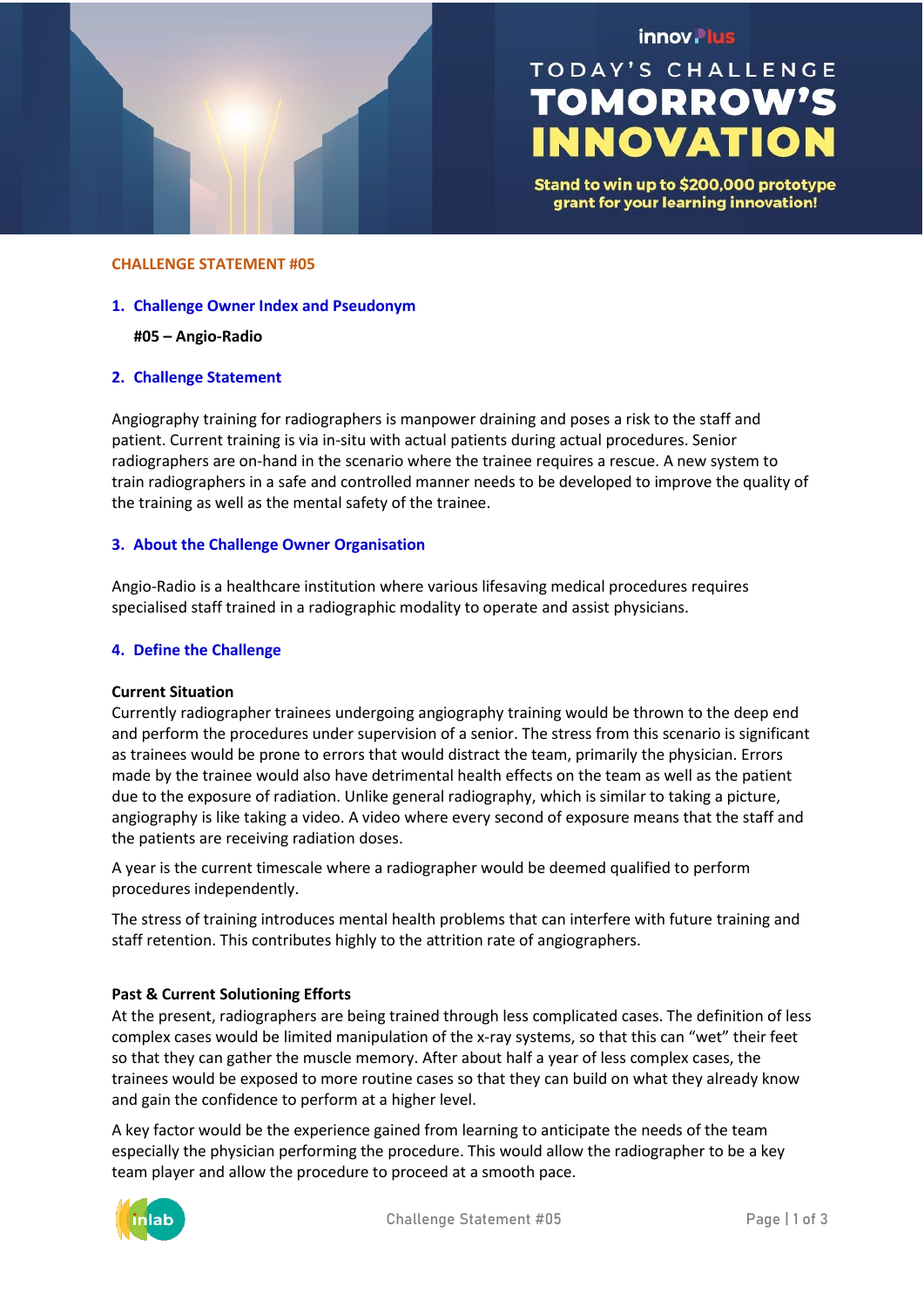Through the experience gained, the radiographer become adaptable to many different clinical scenarios.

# **Challenge / Gap / Unrealised Potential**

The current method of training drains the manpower as a senior radiographer would need to oversee the trainee in an actual case. The duty of the senior would be to ensure that the proper protocols are followed and that if the trainee is not performing as required, to take over the trainee. This current arrangement puts the trainee under much stress which limits their potential.

However, with off-site simulation, a trainee would be able to develop the core skills free of the stressors of an actual case. This would greatly help with the mental health as well as the situation preparedness for future cases. The ability to track progress of the trainee would also be excellent as the trainee would be able to work harder on aspects, they are weak in.

## **5. Targeted Learners / Users**

The primary target learners would be those who are new to angiography. They would start with the simulator training alongside on-site learning experience. This is to ensure that the information learnt during the simulator is directly applicable to actual clinical experience. Another set of primary target learners would be the qualified angiographers, who need to brush up on their skills or learn new techniques based on the current evidence-based practice system we have.

Currently the target population is around 10 radiographers/angiographers. The small number is for the pilot of the simulator in Angio-Radio. Radiographers with similar scope of practice would be invited to test out the prototype and provide feedback, this number we are unable to provide.

Upon a successful pilot test of the simulator, radiographers from other healthcare institutions would be called upon to see applicability to their own scope of practice. This number could be between 20- 50 radiographers.

Additionally, if interest from other professions to include a simulated type training for their clinical practice, this project would be able to scale up to 100 healthcare professionals.

# **6. Solution Partner and Deliverables**

We are looking for a solution partner that is able to come up with an alternative method of training. The new type of training should ensure that the basic/advance techniques are well-communicated and that the trainee is within a safe environment. The assessor/trainer must also be able to communicate with the trainee to give immediate feedback or at a later opportunity.

#### **7. Expectations of Solution**

An offsite clinical simulation training environment would need to be developed to assist in the training. A simulated clinical environment solution would assist in building up the muscle memory required for the clinical practice, as well as provide a psychologically safe place for a trainee. Due to the nature of the practice involving radiation, there is no practical method of training currently that would not expose the trainee to radiation, and cumulative exposure to radiation can pose health risks to the trainee and the trainer.

A simulated training environment would also enable the use of rooms that were not fully utilised.